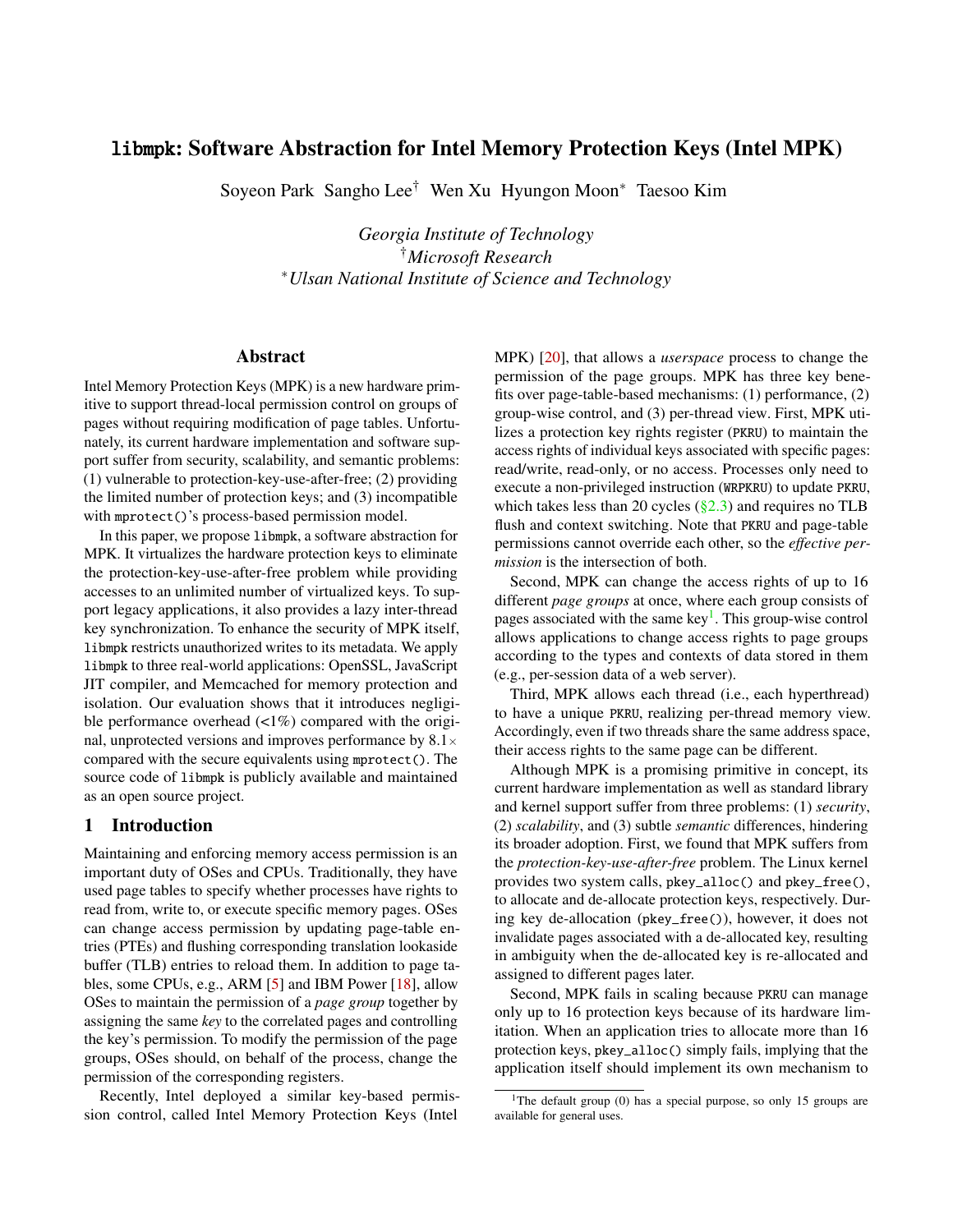multiplex these protection keys.

Third, the semantic of MPK is different from the conventional mprotect(), i.e., thread-view versus processview, which results in potential security and performance problems. For example, the Linux kernel implements an execute-only memory with MPK by disabling read access through PKRU and allowing execution through a page table: mprotect(addr, len, PROT\_EXEC). Although this feature is invoked via mprotect(), it only changes the PKRU's permission of the calling thread, meaning that other threads sharing the same address space can still read the execute-only memory. In other words, it is non-trivial to apply MPK securely and efficiently to legacy applications that rely on a process-level memory permission model.

In this paper, we propose libmpk, a secure, scalable, and semantic-compatible software abstraction to fully utilize MPK in a practical manner. In particular, libmpk implements (1) *protection key virtualization* to eliminate the protectionkey-use-after-free problem and to support the unrestricted number of memory page groups, (2) *lazy inter-thread key synchronization* to selectively ensure per-process semantics with MPK, allowing us to substitute mprotect() in an efficient and compatible manner, and (3) *metadata integrity* to ensure the integrity of the mapping information while minimizing the number of system call invocations. libmpk consists of a userspace library mainly for efficient permission change and a kernel module mainly for synchronization and metadata integrity.

To show the effectiveness and practicality, we apply libmpk to three real-world applications: OpenSSL library, JavaScript just-in-time (JIT) compiler, and Memcached. First, we modify the OpenSSL library to create secure memory pages for storing cryptographic keys to mitigate information leakage. Second, we modify three JavaScript JIT compilers (i.e., SpiderMonkey, ChakraCore, and v8) to protect the code cache from memory corruption by enforcing the W $\oplus$ X security policy. Third, we modify Memcached to secure almost all its data, including the slab and hash table, whose size can be several gigabytes. The evaluation results show that libmpk and its applications have negligible overhead  $\left\langle \langle 1\% \rangle \right\rangle$ . Furthermore, libmpk is  $1.73-3.78\times$  faster than mprotect () when changing the permission of 1–1,000 pages at the view of a process, and, especially, the throughput of Memcached with libmpk is  $8.1 \times$ higher than that of Memcached with mprotect().

We summarize the contributions of this paper as follows:

- Comprehensive study. We study the design, functionality, and characteristics of Intel MPK in detail. We identify the critical challenges of utilizing MPK in terms of security, scalability, and semantics.
- Software abstraction. We design and implement libmpk, a software abstraction to fully utilize MPK. The protection key virtualization, metadata protection, and inter-thread key synchronization of libmpk allow appli-

<span id="page-1-0"></span>

Figure 1: An example showing how MPK checks the permission of a logical core (hyperthread) on a specific memory page according to PKRU and page permissions. The intersection of the permissions determines whether a data access will be allowed. An instruction fetch is independent of the PKRU.

cations to effectively overcome the three challenges. • Case studies. We apply libmpk to OpenSSL library, JavaScript JIT compiler, and Memcached to show its effectiveness and practicality. libmpk secures them with a few modifications and negligible overhead.

### 2 Intel MPK Explained

In this section, we describe the hardware design of Intel MPK and current kernel and library support. Also, we check the performance characteristics of MPK to show its efficiency.

### 2.1 Hardware Primitives

Intel MPK updates the permission of a group of pages by associating a protection key to the group and changing the access rights of the protection key instead of individual memory pages [\(Figure 1\)](#page-1-0).

Protection key field in page table entry. MPK assigns a unique protection key to a memory page group to update its permission at the same time. MPK exploits the previously unused four bits of each page table entry (from 32nd to 35th bits) to store a memory page's corresponding key value. Thus, MPK supports up to 16 different page groups. Since only supervised code can access and change PTEs, the Linux kernel (from version 4.6) starts to provide a new system call, pkey\_mprotect(), to allow applications to assign or change the keys of their memory pages  $(\S2.2)$ .

Protection key rights register (PKRU). MPK uses the value of PKRU to determine its access right to each page group. Two bits representing the right are *access disable* (AD) and *write disable* (WD) bits. The value of (*AD*,*W D*) represents a thread's permission to a page group: read/write  $(0,0)$ , readonly  $(0,1)$ , or no access  $(1, x)$ . PKRU exists for each hyperthread to provide a per-thread view.

Instruction set. MPK introduces two new instructions to manage the PKRU: (1) WRPKRU to update the protection information of the PKRU and (2) RDPKRU to retrieve the current protection information from the PKRU. WRPKRU uses three registers as input: the EAX register containing new protection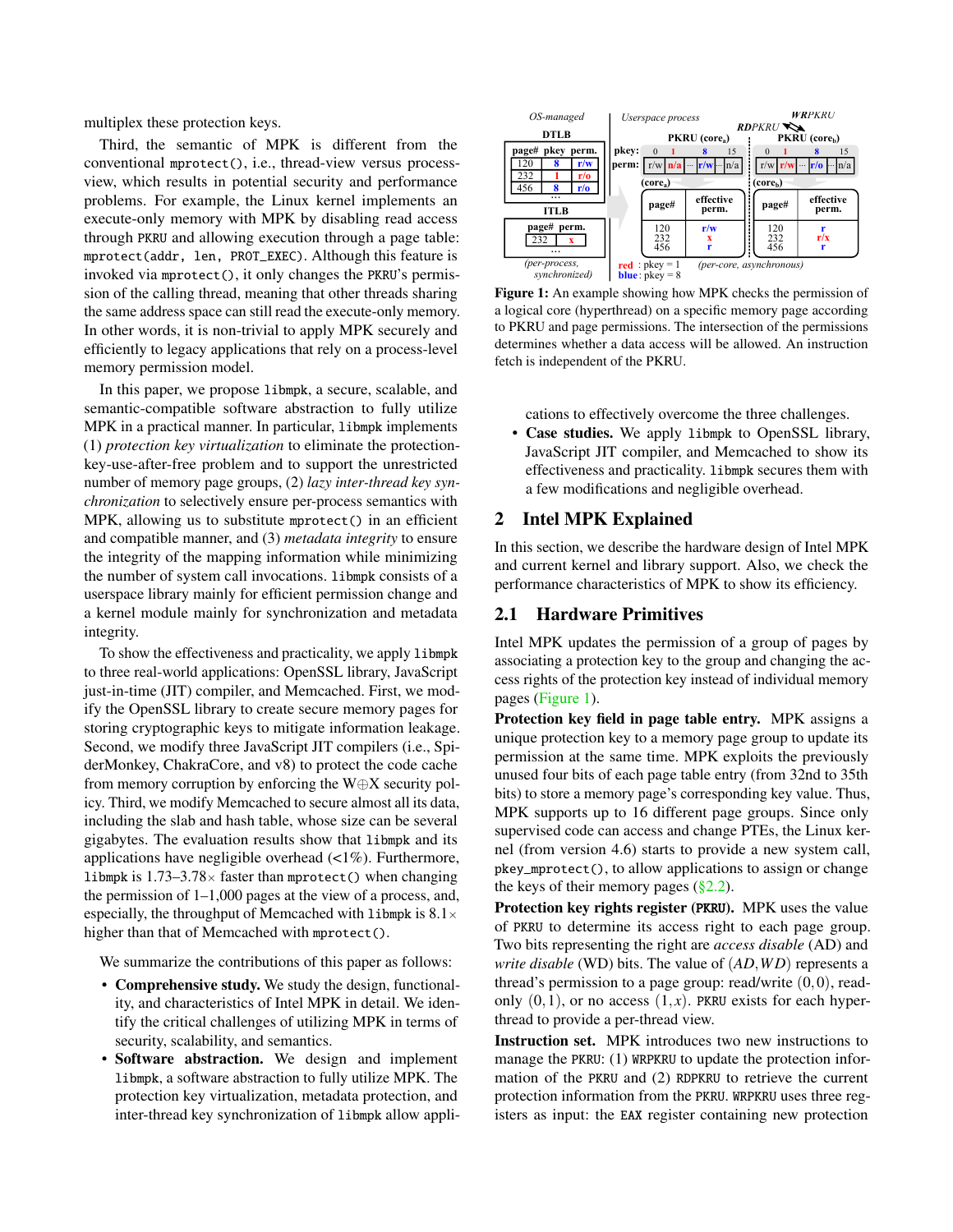<span id="page-2-2"></span>

| Name                                                                        | Cycles  | <b>Description</b>                     |  |  |
|-----------------------------------------------------------------------------|---------|----------------------------------------|--|--|
| pkey_alloc()                                                                | 186.3   | Allocate a new pkey                    |  |  |
| pkey_free()                                                                 | 137.2   | Deallocate a pkey                      |  |  |
| pkey_mprotect()                                                             | 1.104.9 | Associate a pkey key with memory pages |  |  |
| pkey_get()/RDPKRU                                                           | 0.5     | Get the access right of a pkey         |  |  |
| pkey_set()/WRPKRU                                                           | 23.3    | Update the access right of a pkey      |  |  |
| Ref. mprotect(): 1,094.0 / MOVQ (rbx to rdx): 0.0 / MOVQ (rdx to xmm): 2.09 |         |                                        |  |  |

Table 1: Overhead of MPK instruction, system calls, and standard library APIs. *ref* shows the overhead of mprotect() and normal register move instructions for comparison. We averaged 10 runs of microbenchmarks, where each one executes individual instruction, system call, or API 10 million times while measuring the latency with the RDTSCP instruction.

information to overwrite the PKRU, and the other two registers, ECX and EDX, filled with zeroes. RDPKRU also uses the three registers for its operation: it returns the current PKRU value via the EAX register while overwriting the EDX register with 0. The ECX register also should be filled with zeroes to execute RDPKRU correctly. Note that the actual usage of ECX and EDX registers is undocumented.

### <span id="page-2-1"></span>2.2 Kernel Integration and Standard APIs

The Linux kernel has supported MPK since version 4.6, and glibc has supported MPK since version 2.27. They focus on how to manage protection keys and how to assign them to particular PTEs. The Linux kernel provides three new system calls: pkey\_mprotect(), pkey\_alloc(), and pkey\_free(). The kernel also changes the behavior of mprotect() to provide execute-only memory. glibc provides two userspace functions, pkey\_get and pkey\_set, to retrieve and update the access rights of a given protection key. [Table 1](#page-2-2) summarizes the APIs.

pkey\_mprotect(). The pkey\_mprotect() system call extends the mprotect() system call to associate a protection key with the PTEs of a specified memory region while changing its page protection flag. Interestingly, pkey\_mprotect() does not allow a user thread to reset a protection key to zero, the default protection key value assigned to newly created memory pages such that it should be public to avoid accidental application crashes. We anticipate that resetting a key to zero is prohibited to avoid such potential crashes made by mistakes (i.e., denying access to the key zero).

pkey\_alloc() and pkey\_free(). The Linux kernel provides two other new system calls to allocate and de-allocate memory protection keys: pkey\_alloc() and pkey\_free(). When a user thread invokes pkey\_alloc() with access right, the kernel allocates and returns a protection key with corresponding permission according to a 16-bit bitmap that tracks which protection keys are allocated. When a user thread invokes pkey\_free(), the kernel simply marks the freed key as available in the bitmap. The pkey\_mprotect() function examines the bitmap afterward to prohibit the use of non-allocated keys.

Execute-only memory. The Linux kernel supports execute-

<span id="page-2-3"></span>

Figure 2: Effect of WRPKRU serialization on simple (i.e., ADD) instructions either preceding or succeeding WRPKRU (average of 10 million repetitions).

only memory with MPK. If a user thread invokes mprotect() only with PROT\_EXEC, the kernel (1) allocates a new protection key, (2) disables the read and write permission of the key, and (3) assigns the key to the given memory region.

# <span id="page-2-0"></span>2.3 Quantifying Characteristics of Intel MPK

To evaluate the overhead and benefits of MPK, we measure (1) the overhead of the MPK instructions, (2) the overhead of the MPK system calls, and (3) the overhead of mprotect() for contiguous memory and sparse memory.

Environment. Our system consists of two Intel Xeon Gold 5115 CPUs (each CPU has 20 logical cores at 2.4 GHz) and 192GB of memory. Linux kernel version 4.14 configured for MPK is installed to this system.

Instruction latency. We measure the latency of RDPKRU and WRPKRU to identify their micro-architectural characteristics. [Ta](#page-2-2)[ble 1](#page-2-2) summarizes the results. The latency of RDPKRU is similar to that of reading a general register, but the latency of WRPKRU is high. We anticipate that WRPKRU performs serialization (e.g., pipeline flushing) to avoid potential memory access violation resulting from out-of-order execution. To confirm this, we insert various numbers of ADD instructions before (W1) and after (W2) WRPKRU and measure the overall latency [\(Figure 2\)](#page-2-3). The results show that W2 is always slower than W1, implying that the instructions executed right after WRPKRU fail to benefit from out-of-order execution because of the serialization.

System calls. We measure the latency of the four Linux system calls for MPK [\(Table 1\)](#page-2-2). The latency of mprotect() and pkey\_mprotect() on a 4 KB page is almost the same because they all rely on do\_mprotect\_pkey() internally. pkey\_alloc() and pkey\_free() are fast since they involve only simple operations in the kernel, and the domain switching between kernel and userspace dominates their time costs. Contiguous versus sparse memory pages. Using MPK to change page permission involves only an update on the PKRU and thus is independent of the number of targeted pages and their sparseness. To show the performance benefit of MPK over mprotect(), we check how the number and sparseness of the targeted pages affect the performance of mprotect().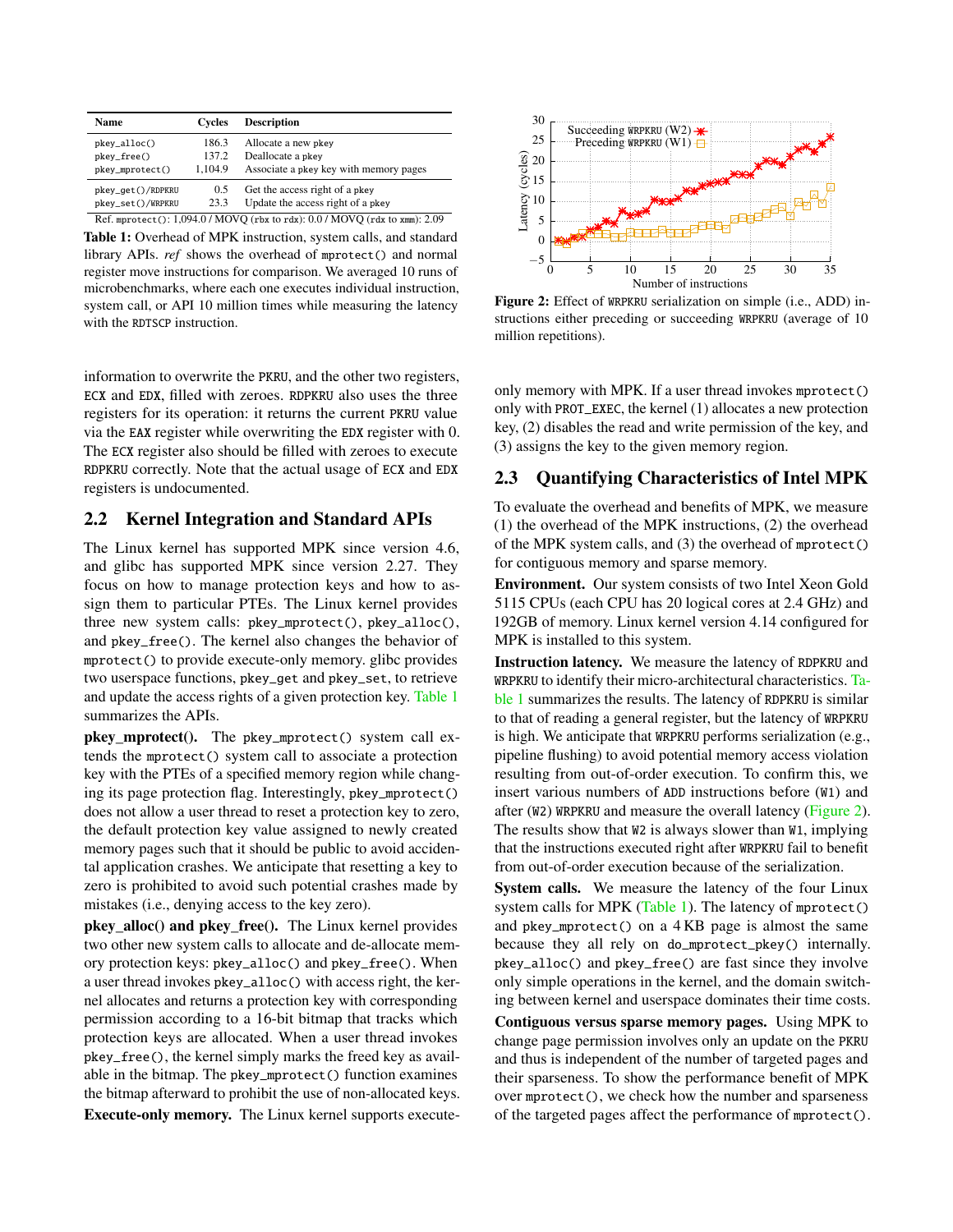<span id="page-3-0"></span>

Figure 3: Overhead of mprotect() on contiguous and sparse memory (average cost of 10 million repetitions). Protecting contiguous pages takes less time than protecting sparse pages.

To construct contiguous memory pages, we call mmap() one time with certain memory size. For sparse memory pages, we call mmap() several times with one page size. [Figure 3](#page-3-0) shows that the overhead of mprotect() increases in proportion to the number of pages. The number of pages affects how many vir-tual memory areas (VMAs) [\[10\]](#page-12-2) mprotect () needs to look up for permission update. Moreover, the overhead of mprotect() on sparse memory pages is high because multiple mprotect() calls introduce frequent context switchings between kernel and userspace.

Summary. Intel MPK allows a thread to rapidly change the per-thread access rights to a group of pages associated with the same protection key by updating a thread-local register PKRU which only takes around 20 cycles. Its performance is independent of the number of pages composing a group and their sparseness, unlike mprotect().

# <span id="page-3-1"></span>3 Challenges of Utilizing Intel MPK

In this section, we explain the challenges of using MPK in terms of security, scalability, and synchronization.

# 3.1 Potential Security Problem

The existing OS support of MPK [\[3\]](#page-11-1) suffers from the protection-key-use-after-free problem. In particular, pkey\_free() just removes a protection key from a key bitmap and does not update the corresponding PTEs. Regardless of whether a key could already be associated with some pages, the kernel will allocate the key if it is freed by pkey\_free(). If a program obtains a key that is still associated with some memory pages through pkey\_alloc(), the new page group will include unintended pages that it is supposed to have. A developer can face this vulnerable situation unconsciously, as current kernel implementation neither handles this automatically nor checks if a free key is still associated with some pages. The developer community also recognized the problem and recommends not to free the protection keys [\[2,](#page-11-2) [13\]](#page-12-3). Handling this problem superficially (i.e., wiping protection keys in PTE) without a fundamental design change of memory management in the kernel will introduce huge performance overhead because it requires traversing the page table and

VMAs to detect entries associated with a freed key to update them and flushing all corresponding TLB entries.

### 3.2 Limited Hardware Resources

Currently, MPK relies on a 32-bit PKRU such that it supports up to 16 keys. Developers are responsible for ensuring that an application never creates more than 16 page groups at the same time. This implies that developers have to examine at runtime the number of active page groups, which are used by both the application itself and the third-party libraries it depends on. Otherwise, the program may fail to properly benefit from MPK. This issue undermines the usability of MPK and discourages developers from utilizing it actively. Using a large register (e.g., 1024 bits) does not scale because MPK needs additional storage to associate keys with pages. For example, to support 512 protection keys, nine bits are necessary for each PTE, requiring enlarged page tables, shrunken address bits, or separate storage.

# 3.3 Semantic Differences

To change the permission of any page group, MPK modifies the value of the PKRU. However, the value is effective only in a single thread because PKRU is thread-local intrinsically as a register. As a result, different threads in a process can have different permissions for the same page group. This thread-local inherence helps to improve security for the applications that require isolation on memory access among different threads, but hinders MPK from optimizing and improving mprotect(). mprotect() semantically guarantees that page permissions are synchronized among all threads in a process on which particular applications rely. This not only makes it difficult to accelerate mprotect() with MPK, but also breaks the guarantee of execute-only memory implemented on mprotect in the latest kernel. mprotect() supporting executable-only memory relying on MPK does not consider synchronization among threads, which developers basically expect of mprotect(). Even when the kernel successfully allocates a key for the execute-only page, another thread might have a read access to it due to a lack of synchronization. To make MPK a drop-in replacement of mprotect() for both security and usability, developers need to synchronize the PKRU values among all the threads.

#### 4 Software Abstraction of libmpk

libmpk provides a secure and usable abstraction for MPK by overcoming the challenges  $(\frac{8}{3})$ . A developer can use MPK easily by either adding calls to libmpk APIs or replacing existing mprotect() calls with those of libmpk. By decoupling the protection keys from APIs, libmpk is immunized against protection-key-use-after-free. Also, libmpk allows an application to create more than 16 page groups by virtualizing the protection keys and provides a lightweight inter-thread PKRU synchronization mechanism. [Figure 4](#page-4-0) illustrates an overview of libmpk. The current version of libmpk consists of 1.5k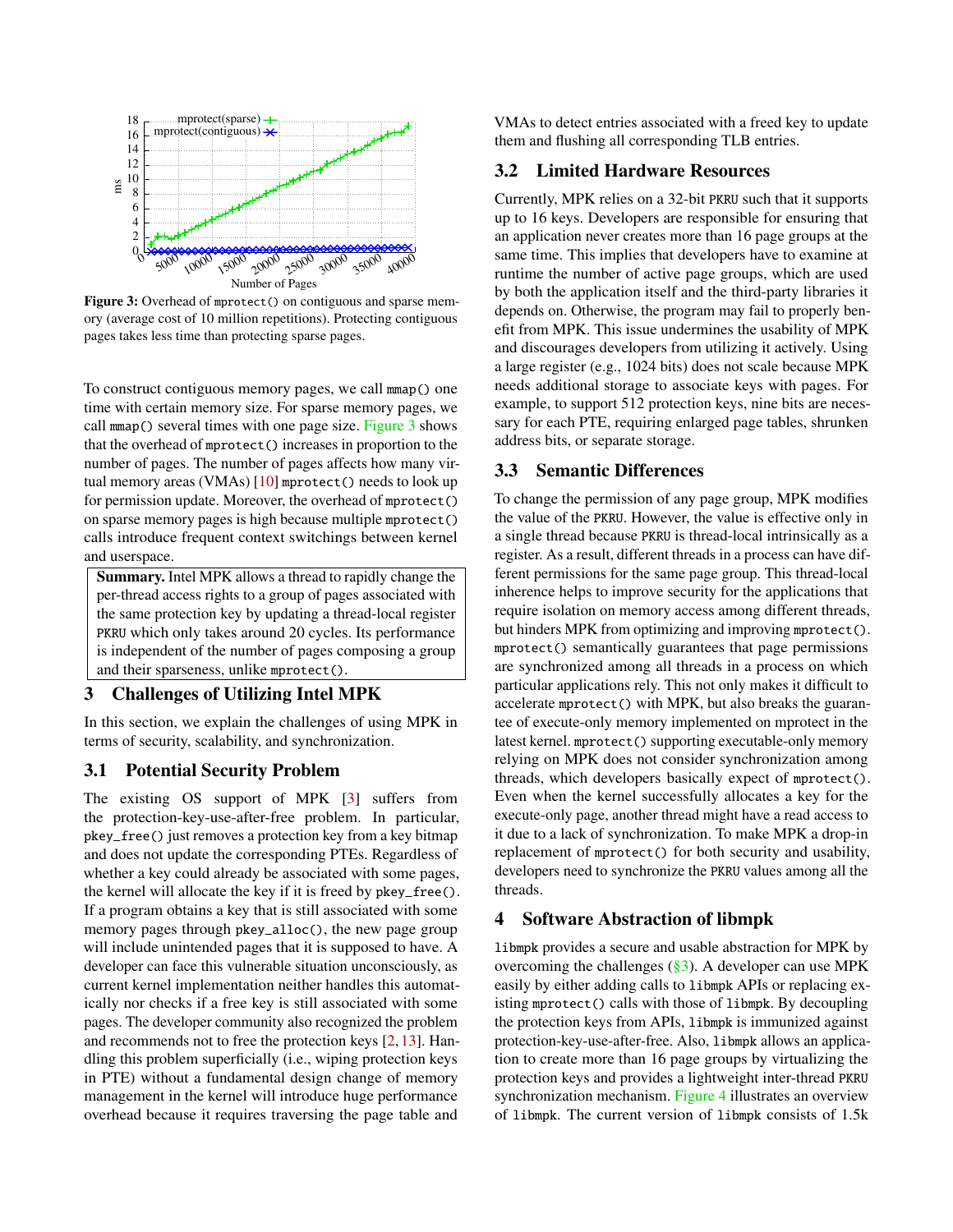<span id="page-4-0"></span>

Figure 4: libmpk overview. mpk\_init() pre-allocates hardware keys and initializes the metadata table. mpk\_mmap() creates a page group with metadata, and mpk\_munmap() destroys the page group and the corresponding metadata. mpk\_begin() and mpk\_end() provide domain-based thread-local isolation. mpk\_mprotect() synchronizes permission changes globally.

<span id="page-4-1"></span>

| <b>Name</b>              | Argument          | <b>Description</b>                                            |
|--------------------------|-------------------|---------------------------------------------------------------|
| $mpk\_init()$            | evict rate        | Initialize 1ibmpk with an eviction rate                       |
| $mpk_mmap()$             | flags, fd, offset | vkey, addr, 1en, prot Allocate a page group for a virtual key |
| $mpk_m$ unmap $()$       | vkev              | Unmap all pages related to a given virtual key                |
| $mpk\_begin()$           | vkey, prot        | Obtain thread-local permission for a page group               |
| $mpk\_end()$             | vkev              | Release the permission for a page group                       |
| mpk_mprotect() vkey.prot |                   | Change the permission for a page group globally               |
| $mpk\_malloc()$          | vkey, size        | Allocate a memory chunk from a page group                     |
| $mpk_free()$             | size              | Free a memory chunk allocated by mpk_malloc()                 |

Table 2: libmpk APIs.

lines of C/C++ code in total.

Goals. To utilize MPK for domain-based isolation and as a substitute for mprotect(), we have to overcome the three challenges: (1) insecure key management, (2) hardware resource limitations, and (3) different semantics from mprotect(). libmpk adopts two approaches: (1) *key virtualization*, and (2) *inter-thread key synchronization*, which effectively solve the challenges. libmpk also protects its internal metadata from corruption.

#### 4.1 Threat Model and Assumptions

libmpk has the following threat model and assumptions, in accordance with prior studies [\[21,](#page-12-4) [33,](#page-13-0) [35\]](#page-13-1).

libmpk aims to prevent an adversary from reading from or writing in sensitive pages through memory corruption vulnerabilities. libmpk achieves this goal by protecting the sensitive pages with new MPK APIs and preventing the adversary from arbitrarily executing the WRPKRU instruction. We assume that a program should solely use the libmpk APIs to utilize MPK in a controlled manner. That is, the program should not use conventional MPK APIs together with the libmpk APIs. Also, any uncontrolled execution of the WRPKRU instruction should

```
1 #define GROUP_1 100
2 #define GROUP_2 101
 3
 4 int domain_based_isolation () {
 5 mpk_init(-1); // default eviction rate: 100%<br>6 char* addr = (char *)mpk_mmap(GROUP_1, NULL, 0x1000,
       PROT_READ | PROT_WRITE, MAP_ANONYMOUS | MAP_PRIVATE, -1, 0);
 8 // page permission: rw- & pkey permission: --
 9
10 mpk_begin(GROUP_1, PROT_READ | PROT_WRITE);
11 // page permission: rw- & pkey permission: rw
12
13 // write data in GROUP_1
14
15 mpk end(GROUP 1):
16 // page permission: rw- & pkey permission: --
17
18 printf("%s\n", addr); // SEGMENTATION FAULT
19 }
2021 int quick_permission_change () {
22 mpk_init(0.5); // set cache eviction rate: 50%
23 void* addr = mpk_mmap(GROUP_2, NULL, 0x1000,
24 PROT_READ | PROT_WRITE, MAP_ANONYMOUS | MAP_PRIVATE, -1, 0);
25 // page permission: rw- & pkey permission:
26
27 mpk_mprotect(GROUP_2, PROT_READ | PROT_WRITE | PROT_EXEC);
28 // page permission: rwx & pkey permission: rw
29 }
```
Figure 5: Example code for libmpk APIs.

be prohibited by using existing countermeasures, such as data execution prevention [\[1\]](#page-11-3), control-flow integrity [\[4,](#page-11-4) [22,](#page-12-5) [23,](#page-12-6) [38\]](#page-13-2), and call gate [\[35\]](#page-13-1).

#### 4.2 libmpk API

libmpk provides eight APIs, shown in [Table 2.](#page-4-1) To utilize libmpk, an application first calls mpk\_init() to obtain all the hardware protection keys from the kernel and initialize its metadata. mpk\_mmap() allocates a page group for a virtual key, which should be a constant integer that the developer passes. mpk\_munmap() destructs a page group by freeing a virtual key for the group and unmaps all the pages. libmpk maintains the mappings between virtual keys and pages to avoid scanning all pages at this destruction step. On top of these, libmpk also provides simple heap over each page group (mpk\_malloc() and mpk\_free()), so that a developer can also use one or more page groups to create a heap memory region for sensitive data.

libmpk provides two usage models for developers. The first model, a thread-local domain-based isolation model, allows an application to temporarily grant permission to a page group only for the calling thread. mpk\_begin() and mpk\_end() are the APIs for this model, which make a page group accessible and inaccessible, respectively. The second model allows an application to quickly change the access rights to a page group by replacing mprotect() with mpk\_mprotect(). [Fig](#page-4-2)[ure 5](#page-4-2) shows an example of utilizing libmpk APIs.

# <span id="page-4-3"></span>4.3 Protection Key Virtualization

libmpk enables an application to create more than 16 page groups by virtualizing the hardware protection keys. When an application creates a new page group by calling mpk\_mmap(), a virtual key passed as argument is associated with newly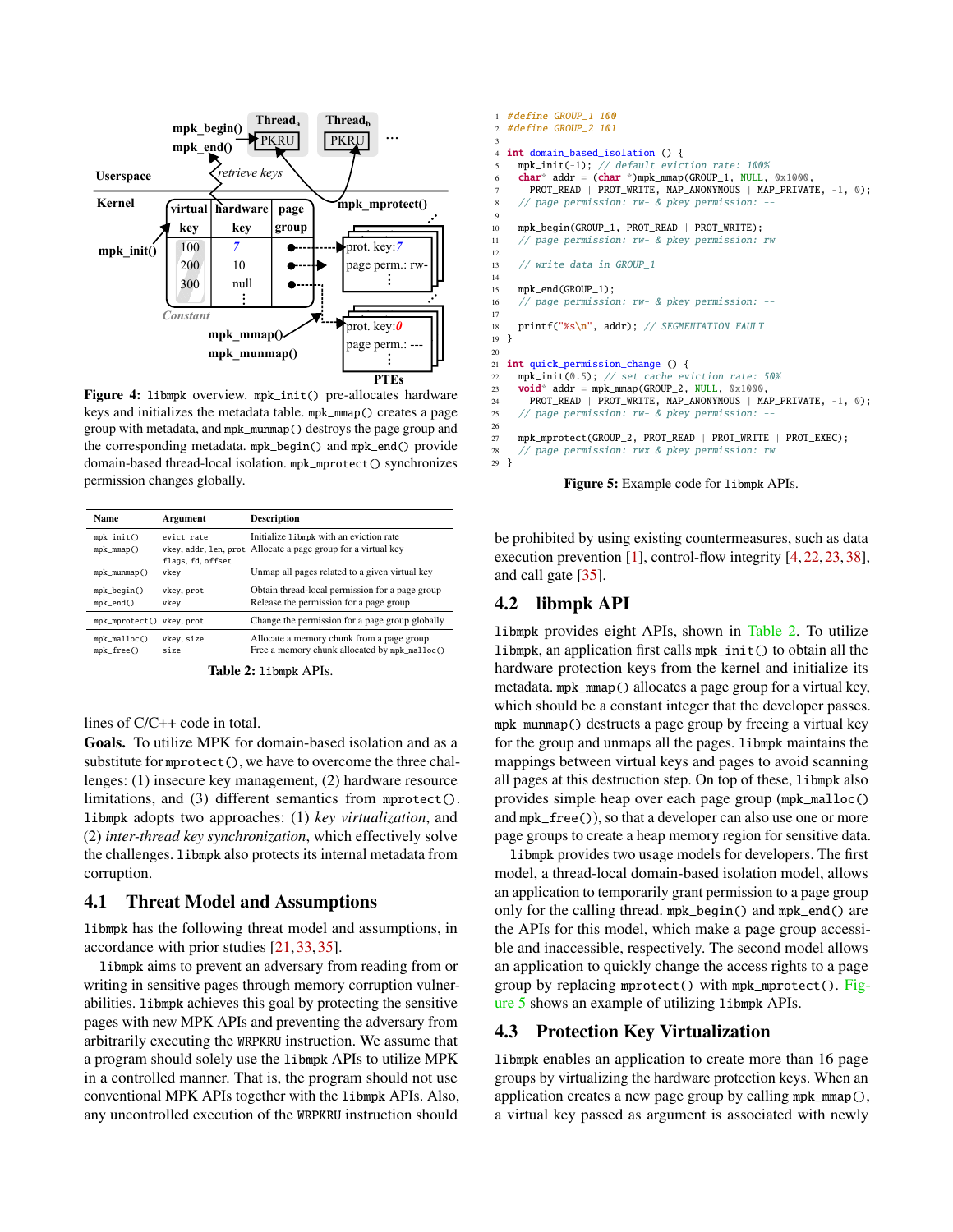allocated metadata for the new group. The application uses the virtual key to obtain or release the permission, or free the group, while being prohibited from manipulating hardware keys. The exact physical key that a page is associated with is hidden from the program and developer.

libmpk maintains the mappings between virtual and hard-ware keys through a cache-like structure [\(Figure 6\)](#page-5-0). If a virtual key is already associated with a hardware key, the virtual key exists inside the cache and further access to it produces a few latencies. Otherwise, libmpk evicts another virtual key or does nothing but just invokes mprotect() for performance to change page permission. The frequency of eviction or calling mprotect() is determined by the eviction rate. The cache guarantees that a frequently updated virtual key will be mapped with a hardware key since it has a high possibility to be placed into the cache.

libmpk provides two policies to determine the mappings between virtual and hardware keys. When an application grants permission to a page group thread-locally by calling mpk\_begin(), libmpk always maps the group's virtual key with a hardware key and uses it to grant access to the *calling thread*. libmpk maintains the mapping until the thread calls mpk\_end() to release the access. For this reason, libmpk does not ensure that a calling thread always obtains the access due to hardware limitations. That is, if all hardware keys are actively used, libmpk is no longer able to provide any key. In this case, mpk\_begin() raises an exception and lets the calling thread handle it (e.g., sleeps until a key is available). If a page group is not used by a thread, libmpk evicts the group by changing its protection key to 0 (default) and revoking its page permission to disallow subsequent accesses.

The second policy, mpk\_mprotect(), also needs to map the virtual key to a hardware key, but not exclusively. Even when the page group is accessible, libmpk can unmap a hardware key and rely solely on the page attributes because all threads have the access. Hence, libmpk maps only the page groups whose access rights change frequently. If libmpk fails to find an available hardware key when it handles mpk\_mprotect(), it unmaps and uses the least recently used (LRU) key for handling mpk\_mprotect(). The hardware key of the evicted page group turns to 0. To avoid excessive overhead resulting from frequent unmapping, a developer can configure an *eviction rate* to control whether a hardware key has to be evicted according to how frequently its permission updates. In our approach, enforcing executable-only permission is not straightforward because a conventional approach (i.e., mprotect()) does not support executable-only permission. Therefore, mpk\_mprotect() reserves one key for execute-only pages when an application creates them first, and does not evict this key until all executed-only pages disappear. Every incoming executable-only permission request is guaranteed to get a hardware protection key to achieve executable-only permission. If mpk\_mprotect() has already been invoked for executable-only page groups, further requests will merge the

<span id="page-5-0"></span>

(a) Hit case:  $\bigcirc$  A thread calls mpk\_begin() or mpk\_mprotect() with a vkey;  $\bullet$  libmpk returns the corresponding pkey immediately.



(b) Miss case:  $\bullet$  A thread retrieves a vkey, but no corresponding pkey exists (pkey=0);  $\bigcirc$  libmpk evicts the LRU pkey. In addition, mpk\_begin() updates the page permission of the evicted and loaded page groups using mprotect();  $\bigcirc$  libmpk returns the new pkey. Figure 6: Key virtualization in libmpk. *vkey* and *pkey* represent a virtual key and its corresponding hardware protection key associated with a page group. #threads indicates the number of threads running parallel inside a particular domain.

<span id="page-5-1"></span>

Figure 7: PKRU synchronization: **1** mpk\_mprotect() calls do\_pkey\_sync() to update the PKRU values of remote threads; **2** do\_pkey\_sync() adds hooks to the threads' task\_work; **3** do\_pkey\_sync() kicks all the running threads for synchronization;  $\bigcirc$  do\_pkey\_sync() returns to its caller;  $\bigcirc$  The threads update their PKRUs when they are scheduled to run.

incoming page groups with the existing executable-only ones to utilize the reserved key.

The integrity of libmpk metadata (e.g., the mappings between virtual and hardware keys, and the page group information) is important to prevent attackers from manipulating libmpk's protection. For the metadata integrity, libmpk maps each metadata physical page into two virtual pages: a readonly page for its userspace code and a writable page for its kernel-space code. Updating the metadata can be done only by the libmpk kernel module and slightly modified system calls (e.g., mmap(), munmap(), and mprotect()). Most of simple metadata retrieval can be done by the userspace code to avoid unnecessary user-kernel mode switches.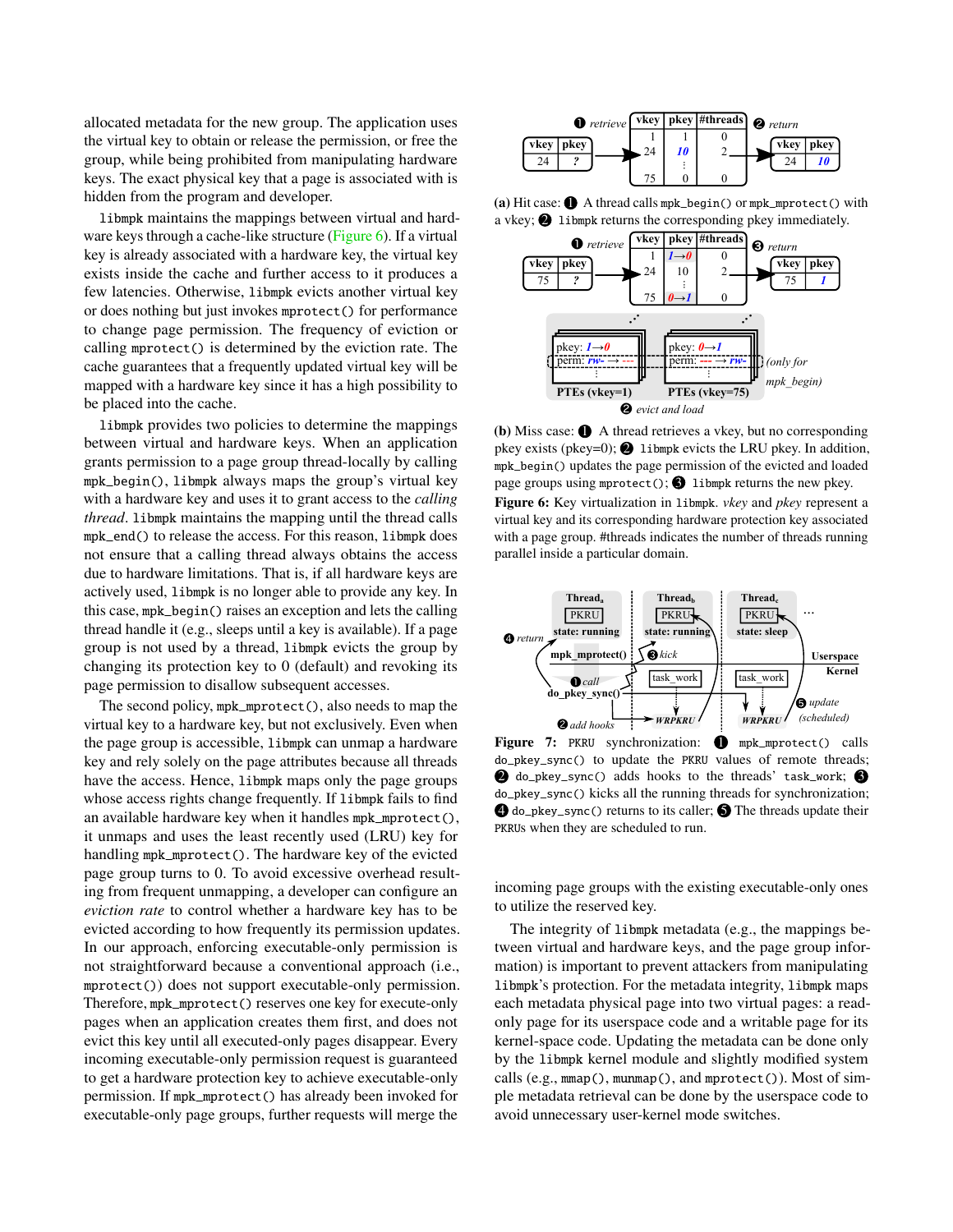<span id="page-6-0"></span>

| <b>Application</b>             |              | Protection Protected data #pkeys #vkeys Changed LoC |    |     |                        |
|--------------------------------|--------------|-----------------------------------------------------|----|-----|------------------------|
| OpenSSL                        | Isolation    | Private key                                         |    |     | 83                     |
| $JIT$ (key/page)               | $W \oplus X$ | Code cache                                          | 15 | >15 | CC 101 SM 18           |
| JIT (key/process) $W \oplus X$ |              | Code cache                                          |    |     | CC 18   SM 24   v8 134 |
| Memcached                      | Isolation    | Slab, hashtable 2                                   |    |     | 117                    |

**Table 3:** Three real-world applications of libmpk. To enable  $W \oplus X$  in JavaScript engines, we use two approaches, including using a virtual key for every page in the code cache (*One key per page*) and using a single protection key for all the pages in the code cache (*One key per process*). CC, SM, and v8 indicate Microsoft ChakraCore, Mozilla SpiderMonkey, and Google v8, respectively. pkeys and vkeys stand for protection keys and virtual keys, respectively.

#### 4.4 Inter-thread Key Synchronization

libmpk implements an inter-thread PKRU synchronization technique, do\_pkey\_sync(), in mpk\_mprotect() for two purposes: (1) to ensure no thread has the read access to an execute-only page and (2) to replace existing page-table-based mprotect() for performance. do\_pkey\_sync() guarantees that a PKRU update is globally visible and effective as soon as it returns. Intuitively, this requires a synchronous inter-thread communication; the calling thread needs to send messages to the other threads and wait until they update the PKRU value and acknowledge it, which suffers from a high cost.

We minimize the inter-thread PKRU synchronization latency in a *lazy* manner, leveraging the fact that the PKRU values are utilized in the userspace. If a remote thread is not currently being scheduled, it does not need the up-to-date PKRU value immediately. Even if the thread is currently being scheduled, we only need to update its PKRU value when it returns to the userspace. If the calling thread can create a hook that the other threads will invoke right before jumping back to the userspace and ensure that they are not in the userspace, we can guarantee that all the other threads have the new PKRU value when do\_pkey\_sync() returns. [Figure 7](#page-5-1) illustrates the overall procedure of mpk\_mprotect(). do\_pkey\_sync() utilizes an existing hooking point in the Linux kernel to enforce the remote threads to update the PKRU values right before returning to the userspace and ensures that all threads use the new PKRU value by sending rescheduling interrupts. In Linux, a thread can register a list of callback functions (task\_work) that are invoked at designated points (e.g., when returning to the userspace) by calling task\_work\_add(). In this way, do\_pkey\_sync() guarantees that all the remote threads eventually acquire the new PKRU value. Although do\_pkey\_sync() still needs to send inter-processor interrupts to ensure that no other thread uses the old PKRU value after a certain point, our evaluation shows that the overall latency of mpk\_mprotect() is less than that of mprotect()  $(\S6.2)$ .

# <span id="page-6-2"></span>5 Applications

We demonstrate the security benefit, efficiency, and usability of libmpk by augmenting three types of popular applications: an SSL library, three JavaScript Just-in-time (JIT) compilation engines, and an in-memory key-value store. [Table 3](#page-6-0) summarizes the mechanisms (e.g., page isolation or  $W \oplus X$ ) that we aim to provide as well as the protected data (e.g., key or code). Evaluation results are described in [§6.](#page-7-1)

# 5.1 OpenSSL

OpenSSL is a popular open-source library implementing the secure sockets layer (SSL) and transport layer security (TLS) protocols. Since it manages sensitive information (e.g., private keys and encrypted data), its information leakage bugs are security-critical. For example, OpenSSL's Heartbleed bug [\[26\]](#page-12-7) allowed attackers the chance to leak sensitive data from millions of web servers.

We apply libmpk to OpenSSL to protect its private keys from potential information leakage by storing the keys in isolated memory pages. More specifically, the isolated memory pages are protected by single pkey or multiple pkeys assigned per private key to show the trade-off between performance and security. First, we identify all the data types that store private keys (e.g., EVP\_PKEY) and replace their heap memory allocation function from OpenSSL\_malloc() to mpk\_malloc() for single pkey or mpk\_mmap() for multiple pkeys to store them in an isolated memory region. Next, we locate all the functions that access private keys (e.g., pkey\_rsa\_decrypt()) and modify them to access the isolated memory region by inserting mpk\_begin() and mpk\_end() before and after their call sites. Note that assigning pkey per private key offers finer-grained security, which minimizes the attack window for the isolated memory region. For example, even if a function whose call site is located between mpk\_begin() and mpk\_end() has a memory leakage bug, it cannot access any other isolated pages except the single page isolated with the pkey provided to mpk\_begin() as argument.

# <span id="page-6-1"></span>5.2 Just-in-time (JIT) Compilation

JIT compilation dynamically translates interpreted script languages, e.g., JavaScript and ActionScript, into native machine code or bytecode to avoid the overhead of full compilation and repeated interpretation. Technically, it relies on writable code, resulting in potential arbitrary code execution. To support JIT compilation, the *code cache* that stores code generated at runtime needs to be writable for a JIT compilation thread and be executable for an execution thread. Thus, if attackers compromise the JIT compilation thread, they can make the execution thread execute the code they provide.

ChakraCore [\[27\]](#page-12-8) and SpiderMonkey [\[28\]](#page-12-9) mitigate the above-mentioned problem by enforcing the W⊕X security policy on the code cache with mprotect(). They make the code cache writable while disallowing execution when they are updating code, and, after it has updated, they make the code cache executable while disallowing write. However, they can suffer from *race condition attacks* [\[33\]](#page-13-0) because they use mprotect() to change page permissions; that is, when a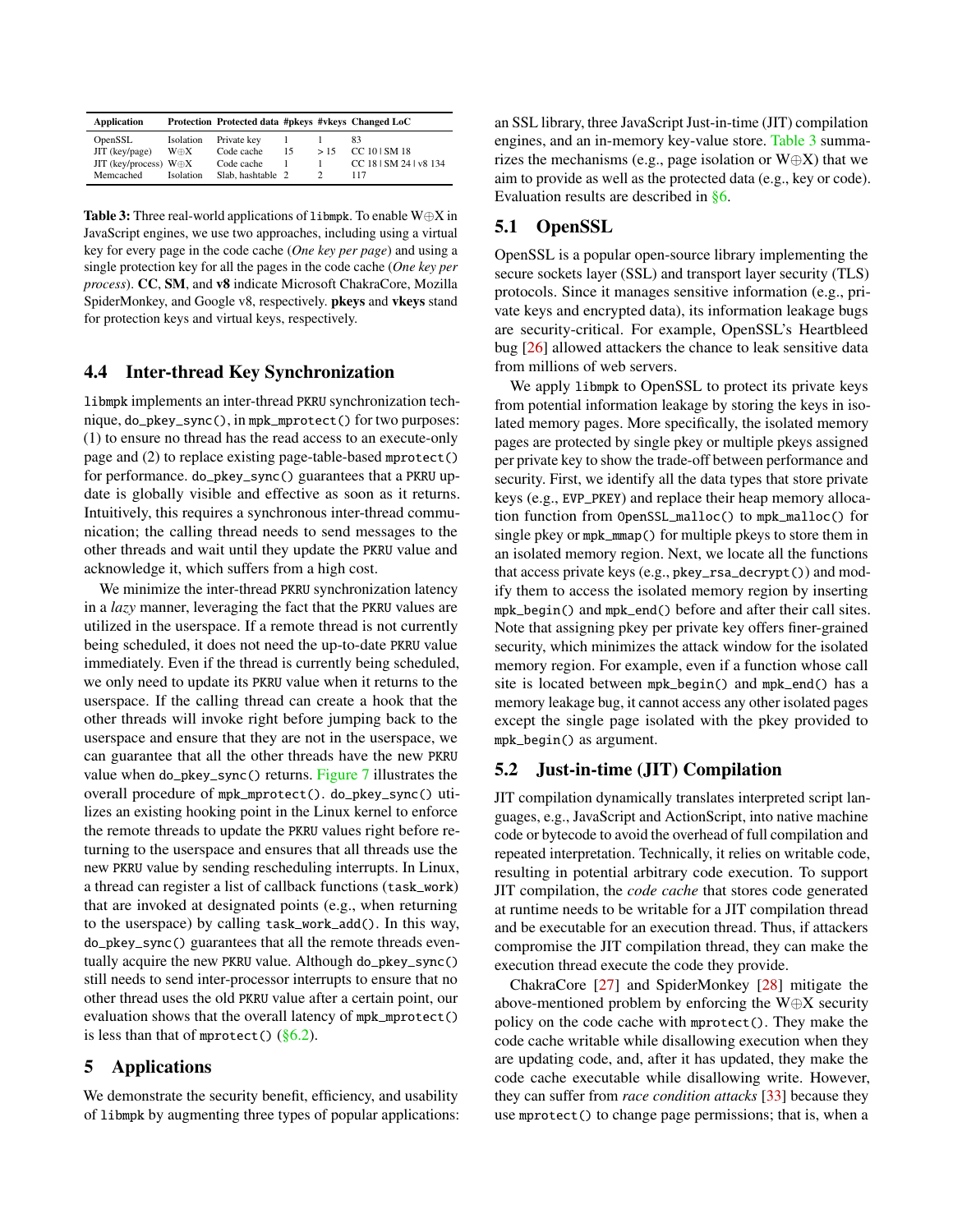thread makes the code cache writable with mprotect(), other threads compromised by attackers can also manipulate the code cache with the same permission.

We apply libmpk to the three popular JavaScript engines (SpiderMonkey, ChakraCore, and v8) to enforce the W⊕X security policy without the race condition problem while ensuring better performance. We propose two approaches to implement the W⊕X policy with libmpk.

One key per page. A context-free solution is to replace mprotect() with libmpk APIs to perform fast permission switches on targeted pages in the code cache. All the protection keys are initialized with read-only permission when a new thread is created. We dedicate *one protection key* to *one page* when it is the first time to be re-protected via mprotect() and change its page permission to rwx. Later, we only need to call mpk\_begin() and mpk\_end() before and after when the JIT compiler updates the corresponding page. Based on the observation that generally only one page is updated at a time, we still invoke mprotect() if multiple pages change permission.

One key per process. Another approach is to use a single protection key for the entire code cache. When pages are first committed from the preserved memory region into the code cache, they are assigned with the protection key and their page permission is set to rwx. Whenever any page in the code cache is to be updated, the script engine needs to call mpk\_begin() and mpk\_end(). Although more pages become temporarily writable, the security of the code cache is ensured thanks to the per-thread view of the protection key.

## 5.3 In-Memory Key-Value Store

In-memory key-value stores, such as Memcached, are widely used to manage a large amount of data in memory to ensure low latency and high throughput. With a high requirement for performance, such key-value stores normally avoid using security techniques whose performance depends on input size (e.g., mprotect() and encryption) to protect stored data. This implies that, if an in-memory key-value store has arbitrary read or write vulnerabilities, attackers are able to leak or corrupt sensitive information stored inside.

libmpk manages to efficiently mitigate such attacks. To demonstrate this, we apply libmpk to Memcached. libmpk protects Memcached's slabs that contain values and hash tables that maintain key-value mappings by replacing Memcached's malloc() function with mpk\_malloc(), and wraps the call sites of all the legitimate functions (e.g., ITEM\_key() and assoc\_find()), which operate on protected data with mpk\_begin() and mpk\_end(). Note that we assign two different keys to slabs and hash tables, to narrow the attack surface. It is possible to use more keys to secure slabs in a fine-grained manner, e.g., differentiating them according to their sizes. More importantly, libmpk's performance is independent of the size of memory to protect, and thereby efficiently works with Memcached even when protecting data of several giga<span id="page-7-1"></span>bytes.

#### 6 Evaluation

In this section, we evaluate libmpk in terms of its security implication and performance by answering the following questions:

- What security guarantees does libmpk provide? [\(§6.1\)](#page-7-2)
- Does libmpk solve the security, scalability, and semanticgap problems of existing MPK APIs without introducing much performance overhead? [\(§6.2\)](#page-7-0)
- Does libmpk have negligible performance impact and outperform mprotect() in real-world applications? [\(§6.3\)](#page-9-0)

The same system environment explained in  $\S 2.3$  is used for performance evaluations.

#### <span id="page-7-2"></span>6.1 Security Evaluation

We first evaluate the security benefits from libmpk regarding memory protection and isolation. For OpenSSL and Memcached, libmpk provides domain-based isolation to protect memory space that stores sensitive data. The permission for the particular memory space set by libmpk is locally effective, which also prevents malicious accesses from other compromised threads. In particular, exploiting a memory corruption bug to leak or ruin sensitive data stored in the isolated pages is killed by segmentation faults resulting from the lack of permission. To verify this, we mimic the Heartbleed vulnerability by deliberately introducing a heap-out-of-bounds read bug and inserting a decoy private key placed next to the victim heap region. When the vulnerability is triggered, OpenSSL hardened by libmpk crashes with invalid memory access. However, libmpk cannot fully mitigate memory leakage that originates inside the protected domain. Thus, developers should carefully design the domain to minimize the potential attack surface when using libmpk in their applications.

JavaScript JIT compilers can use libmpk to guarantee W⊕X for JIT code pages. Unlike mprotect(), libmpk is immune to race condition attacks launched by compromised threads running in parallel resulting from the thread-local effectiveness of protection keys. When the JIT compiler uses libmpk to switch the permission of a code page for updates, other threads controlled by attackers cannot write malicious shellcode into the page simultaneously. To verify this, we introduce two custom JavaScript APIs for arbitrary memory read and write to SpiderMonkey and ChakraCore, and test a simple PoC that leverages these two APIs to locate a JIT code page and write shellcode into it. Both engines crash with a segmentation fault at the end.

# <span id="page-7-0"></span>6.2 Microbenchmarks

We run several microbenchmarks to understand the performance behavior of APIs in libmpk.

Cache performance. libmpk introduces a cache to enable protection on more than 16 page groups, whose performance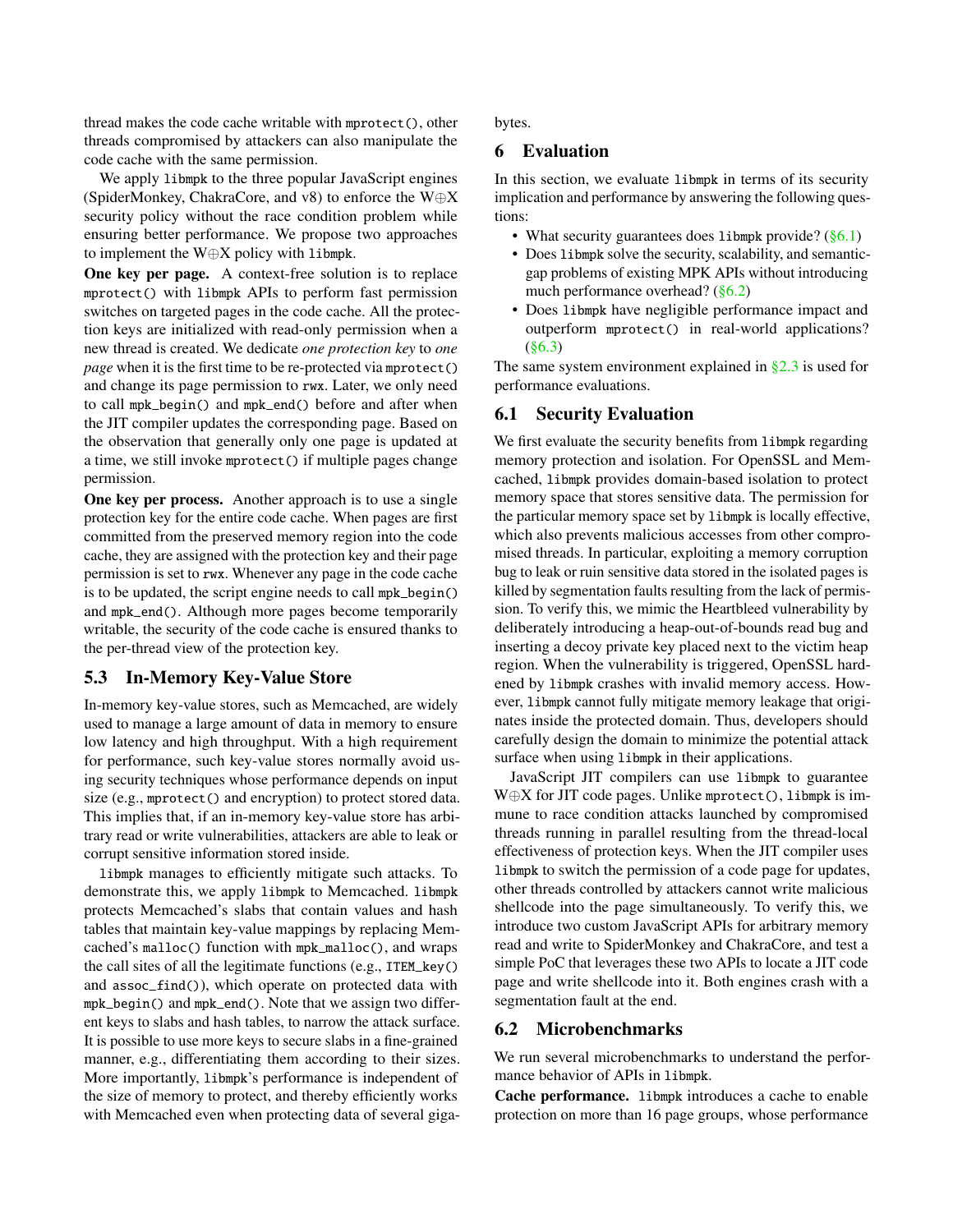<span id="page-8-0"></span>

Figure 8: Latency of libmpk's key cache with various hit rates, eviction rates, and different number of threads. mpk\_mprotect() and mprotect() are invoked on a 4 KB page. Red line marks the overhead of mprotect(). When the hit rate is 100%, mpk\_mprotect() is 12.2 $\times$  faster than mprotect() for one thread and 3.11 $\times$  faster for four threads.

is affected by its eviction rate and hit rate and the number of virtual keys in use. We run the following two microbenchmarks to check the cache performance.

*Hit rate and eviction rate.* The first benchmark measures cache performance with different hit rates, eviction rates, and number of threads. We run the benchmark with both one thread and four threads, where each thread warms up by filling the key cache to evade cold miss and invokes mpk\_mprotect() on one page for a hundred times after 15 entries are filled. [Figure 8](#page-8-0) presents the evaluation results, where (1) the green box indicates the overhead incurred by the cache hit, which is dominated by the time cost on WRPKRU and maintaining internal data structures; (2) the blue box indicates the overhead incurred by the cache miss, which is dominated by the time cost on key eviction. More specifically, mpk\_mprotect() needs to unset the protection key that is to be evicted and bind a new virtual key to it. We test the microbenchmark with three eviction rates that indicate the ratio of cache misses that eventually leads to key eviction. If a cache miss occurs without key eviction, mprotect() is invoked to change the permission of the pages.

Experimental results show that mpk\_mprotect() outperforms mprotect() except when the cache hit rate is below 25% with an eviction rate above 50%. This is because, unlike mprotect(), mpk\_mprotect() does not merge and split the VMAs of targeted pages. It becomes slow when being tested with four threads, but is still comparable with mprotect(), whose latency also increases in a multi-threading program.

*Number of virtual keys.* To evaluate how the number of used virtual keys affects the cache performance of libmpk, we re-implement W⊕X in ChakraCore in a *one-key-per-page* approach (see  $\S$ 5.2) and set the eviction rate as 100%. To introduce an increasing number of pages to be protected (i.e.,

<span id="page-8-1"></span>

Figure 9: Average time cost to update permission when original and modified ChakraCore JIT-compile an increasing number of hot functions demanding distinct virtual keys.

an increasing number of virtual keys to be used) during the execution of ChakraCore, we design a simple microbenchmark. The microbenchmark consists of a set of JavaScript files, and the *i*th file contains *i* hot functions being invoked for 100,000 times. For each hot function, ChakraCore allocates one new executable page to store the native code and performs nine permission switches on the page through one virtual key at runtime. Without any hot function, ChakraCore allocates one page in the code cache. We run the original ChakraCore (version 1.9.0.0-beta) and the modified one with our microbenchmarks, and record the time cost of changing permission of the pages in the code cache (i.e., the execution time of VirtualProtect() and that of mpk\_begin() and mpk\_end()) in total. Each JavaScript file is executed 200 times, and the average time is presented in [Figure 9.](#page-8-1)

The result shows that with the libmpk-based implementation of W⊕X, the time cost on permission switches linearly increases when more hot functions are emitted and thus more virtual keys are allocated to protect the code pages of the hot functions. In particular, after 15 virtual keys are allocated (marked in red), the time cost increases slightly faster than before (marked in blue) as a result of cache eviction. Nevertheless, the ChakraCore hardened by libmpk still outperforms by  $3.2\times$  the original ChakraCore using mprotect () to enforce W⊕X.

Memory overhead. libmpk dedicates memory space to store its internal data structures for maintaining the metadata of these page groups under protection (see [§4.3\)](#page-4-3). Each mpk\_mmap() allocates 32 bytes of memory to store the information of a new page group (e.g., base address and size). libmpk maintains a hashmap to store the mapping between virtual keys and hardware keys for fast query and access. In the current implementation, we pre-allocate 32 KB of memory for the hashmap, and its size will automatically expand when a program invokes mpk\_mmap() more than about 4,000 times.

Synchronization latency. [Figure 10](#page-9-1) shows the latency of inter-thread permission synchronization using mpk\_mprotect() and mprotect() on memory of varying sizes.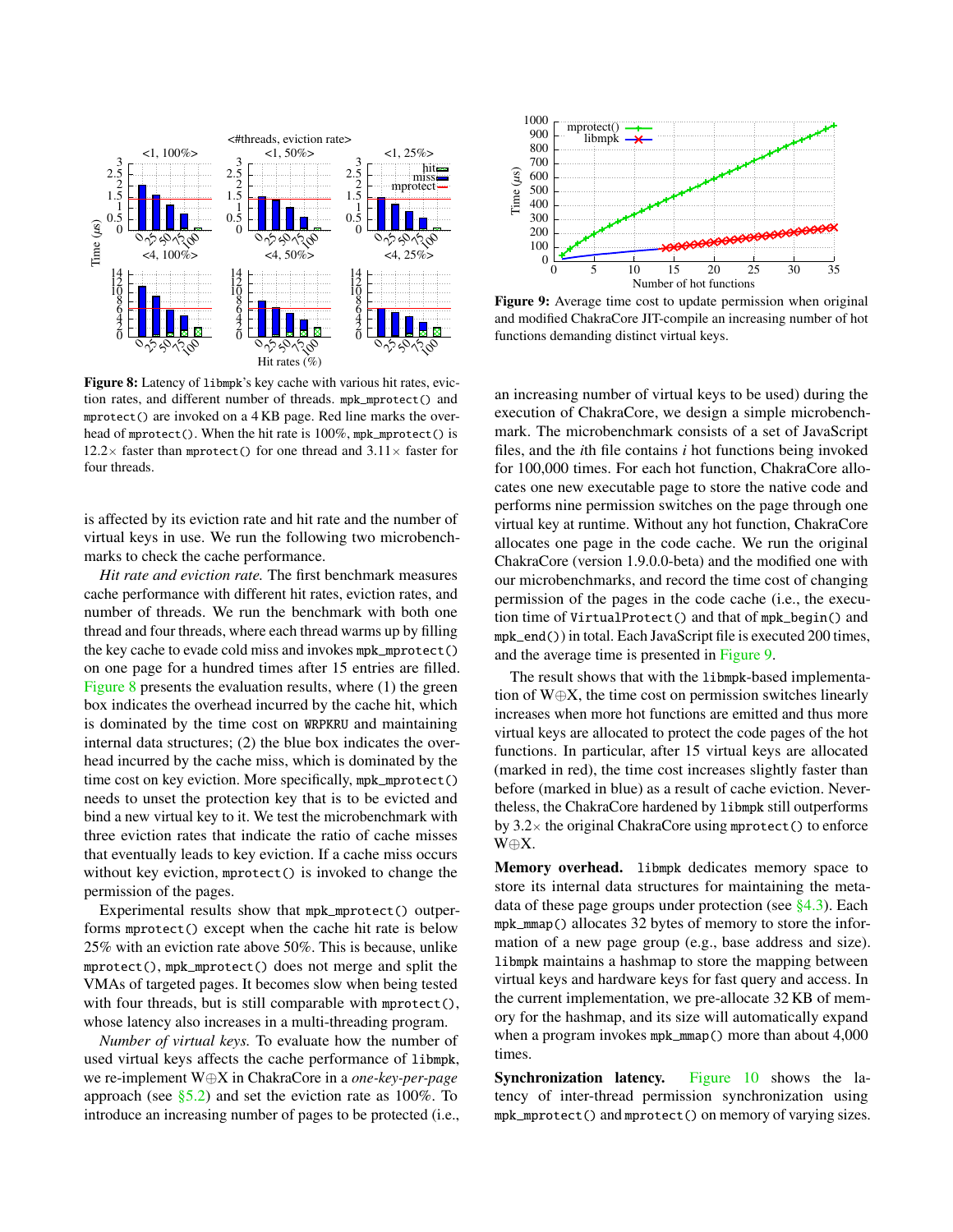<span id="page-9-1"></span>

Figure 10: Latency of inter-thread permission synchronization using mpk\_mprotect() and mprotect() calls on memory of varying sizes. mpk\_mprotect() outperforms mprotect()  $1.73\times$  for a single page and  $3.77\times$  for 1,000 pages.

mpk\_mprotect() is  $1.73\times$  faster than mprotect() when updating the permission of a single page. The latency of mprotect() increases with the number of pages it changes due to the expensive operations of managing VMAs. Compared to mpk\_mprotect(), mprotect() costs at least  $3.78\times$  to change the permission of 1,000 pages. The performance overhead of mpk\_mprotect() is independent of the number of pages whose permission has been updated. [Figure 10](#page-9-1) also shows that when there are many threads, the latency of both mprotect() and mpk\_mprotect() increases; mprotect() flushes more TLBs, whereas mpk\_mprotect() creates many hooks in the kernel.

#### <span id="page-9-0"></span>6.3 Application Benchmarks

We measure the performance overhead of libmpk in practice by evaluating three applications proposed in [§5.](#page-6-2)

**OpenSSL.** The Apache HTTP server [\[12\]](#page-12-10) (httpd) uses OpenSSL to implement SSL/TLS protocols. To evaluate the overhead caused by libmpk, which is introduced to protect private keys, we use ApacheBench to test httpd with both the original OpenSSL library and the modified one with libmpk. ApacheBench is launched 10 times and each time sends 1,000 requests of different sizes from four concurrent clients to the server. We choose the DHE-RSA-AES256-GCM-SHA256 algorithm with 1024-bit keys as a cipher suite in the evaluation.

[Figure 11](#page-9-2) presents the evaluation result. On average, libmpk introduces 0.58% and 4.82% performance overhead, respectively, in terms of the throughput. In the single pkey case, the negligible overhead mainly comes from internal data structure maintenance in libmpk. In the multiple pkeys case, httpd utilizes more than 1,000 pkeys, as it allocates a new pkey while creating a new session. These pkeys are maintained by cache invoke eviction, so the multiple pkeys generates higher overhead than the single pkey case.

**Just-in-time compilation.** We applied two proposed  $W \oplus X$ solutions based on libmpk, namely, *one key per page* and *one key per process* [\(§5.2\)](#page-6-1) to both SpiderMonkey (version 59.0) and ChakraCore (version 1.9.0.0-beta) and evaluated their performance with the Octane benchmark [\[15\]](#page-12-11), which involves heavy JIT-compilation workloads at runtime. Each

<span id="page-9-2"></span>

Figure 11: Throughput of original httpd and httpd hardened by libmpk. Protecting private keys with single pkey and 1000+ pkeys, libmpk slows down httpd by at most 2.52% and 18.84% respectively. The averages of overhead are 0.58% and 4.82% respectively.

<span id="page-9-3"></span>

Figure 12: Octane benchmark scores of SpiderMonkey and Chakra-Core with original and libmpk-based  $Woplus X$  solutions. libmpk outperforms the original, mprotect()-based defense by at most 4.75% (SpiderMonkey) and 31.11% (ChakraCore).

<span id="page-9-4"></span>

Figure 13: Octane benchmark scores of original v8 and two modified versions of v8 ensuring W⊕X by SDCG and libmpk. libmpk only introduces 0.81% overall performance overhead for W⊕X in v8, compared with 6.68% caused by SDCG.

JavaScript program in the benchmark was directly executed by the original and modified script engines for 20 times, and we calculated the average score [\(Figure 12\)](#page-9-3).

For SpiderMonkey, both libmpk-based approaches outperform the mprotect()-based approach on the total score, namely, 0.38% and 1.26%, which is consistent with the claim from Firefox developers that enabling W⊕X with mprotect() in SpiderMonkey introduces less than 1% overhead for the Octane benchmark. The reason is that SpiderMonkey is designed to get rid of unnecessary mprotect() calls when its JIT compiler works. The performance scores of nearly all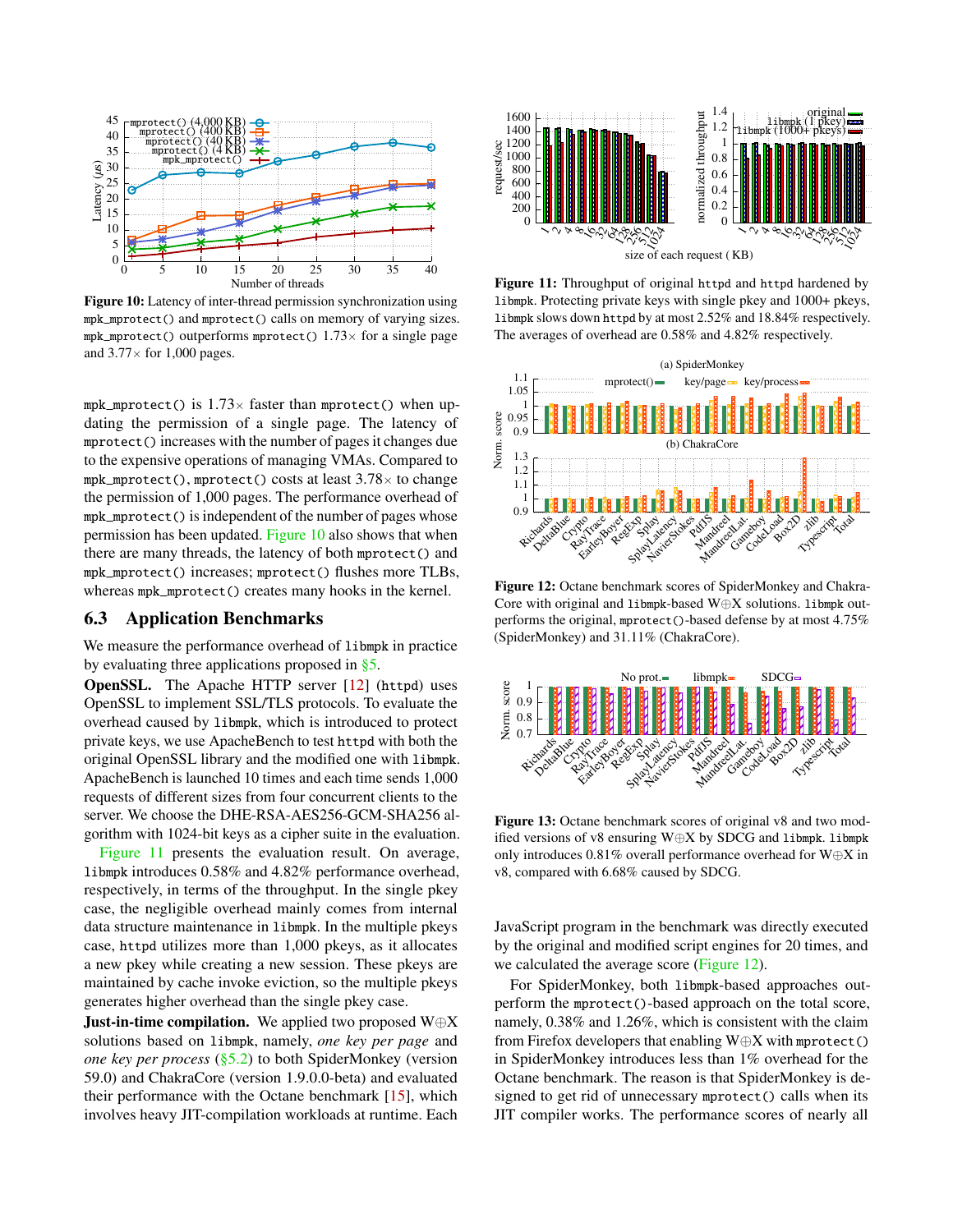<span id="page-10-0"></span>

Figure 14: Throughput and unhandled concurrent connections of original Memcached and three versions of Memcached whose keyvalue pairs are protected by mpk\_begin(), mpk\_mprotect(), and mprotect(). mpk\_begin()'s overhead is negligible compared to the original. mpk\_mprotect() outperforms mprotect()  $8.1 \times$  while ensuring the same semantics.

the programs increase through *one key per page* (at most 3.60% on Box2D) and *one key per process* (at most 4.75% on Box2D), except for SplayLatency protected by *one key per page* (dropped by 1.36%). SplayLatency becomes worse because it barely updates the code cache such that the initial overhead to associated keys with pages cannot be hidden.

Our two libmpk-based approaches improve ChakraCore by 1.01% and 4.39% on the total score of the Octane benchmark, respectively. ChakraCore is suitable for libmpk-based W⊕X solutions since it only makes one page writable per time regardless of emitted code size. *One key per page* increases the performance score of ChakraCore at most 7.96% when testing SplayLatency, while *one key per process* improves the performance by at most 31.11% on Box2D. Similar to the results of SpiderMonkey, we observe a few performance degradations when benchmarks rarely update code cache.

For v8, we compare our approach with a mprotect()-based scheme, SDCG [\[33\]](#page-13-0). SDCG protects the JIT code pages of v8 with W⊕X by emitting the code in a dedicated process. No other processes can change the code pages. To demonstrate the performance advantage of our in-process libmpk-based approaches, which are free of race condition attacks, we applied one of our approaches, *one key per process*, to Google v8 (version 3.20.17.1 used in [\[33\]](#page-13-0)) and evaluated the performance through the Octane benchmark as well. [Figure 13](#page-9-4) presents the performance comparison among the original v8, v8 with SDCG, and v8 with libmpk. Note that originally, v8 has not deployed W⊕X to protect its code cache so far. Our approach only introduces 0.81% overall performance loss, compared with 6.68% caused by SDCG.

To summarize, our libmpk-based approaches, which are free of the race condition attacks, outperform the mprotect() based approach currently applied in practice to enforce W⊕X protection on code cache pages with negligible overhead.

In-memory key-value store. To study the performance overhead of libmpk when protecting large memory, we evaluate the modified Memcached whose key-value pairs are isolated by libmpk. More specifically, the modified Memcached pre-

allocates 1 GB memory, which is used instead of slab pages allocated by glibc malloc() to store key-value pairs. Besides the original Memcached, we also evaluate the Memcached whose key-value pairs are protected by mprotect(). To study the performance of mpk\_mprotect() in real-world applications, we also create the Memcached guarded by libmpk with permission synchronized as another evaluation target for comparison. Each aforementioned version of Memcached launches with four concurrent threads, and we connect to it remotely through twemperf [\[34\]](#page-13-3). We create from 250 to 1,000 connections per second, and 10 requests are sent during each connection.

[Figure 14](#page-10-0) presents the evaluation results. The modified Memcached hardened by libmpk only has 0.01% overhead in terms of data throughput and almost no overhead regarding concurrent connections processed per second, which indicates that libmpk performs well even when protecting a huge number of pages. By contrast, mprotect() introduces nearly 89.56% overhead in terms of data throughput when protecting 1 GB memory in Memcached and a large number of unhandled concurrent connections accumulate in this case. This is because mprotect() involves page table traversing, which is considered expensive when dealing with a large number of pages. To evaluate the synchronization service of libmpk in practice, we also run Memcached protected by mpk\_mprotect(). This design ensures the same semantics but outperforms mprotect()  $8.1 \times$  regarding throughput.

libmpk provides the same functionality of mprotect() with much better performance when protecting huge memory. Moreover, in multi-threading applications, using mprotect() to ensure in-thread memory isolation requires lock, which is not required when using libmpk because of its inherent property.

#### 7 Discussion

In this section, we discuss a potential attack on both Intel MPK and libmpk.

Rogue data cache load (Meltdown). We found that Intel MPK can suffer from the rogue data cache load, also known as the Meltdown attack [\[19,](#page-12-12)[24\]](#page-12-13). The Meltdown attack is possible because current Intel CPUs check the access permission to a specific memory page after they have loaded it into the cache. MPK is not an exception because Intel CPUs check the access rights of PKRU when checking the page permission at the same pipeline phase. This allows attackers to infer the content of a present (accessible) page even when its protection key has no access right. Since Intel is considering hardware-level mitigation techniques [\[19\]](#page-12-12), we believe this problem will be solved in the near future.

#### 8 Related Work

MPK applications. While conducting our study, we noticed that there were a few ongoing studies using MPK to achieve different goals. Burow et al. [\[8\]](#page-11-5) leverage both MPK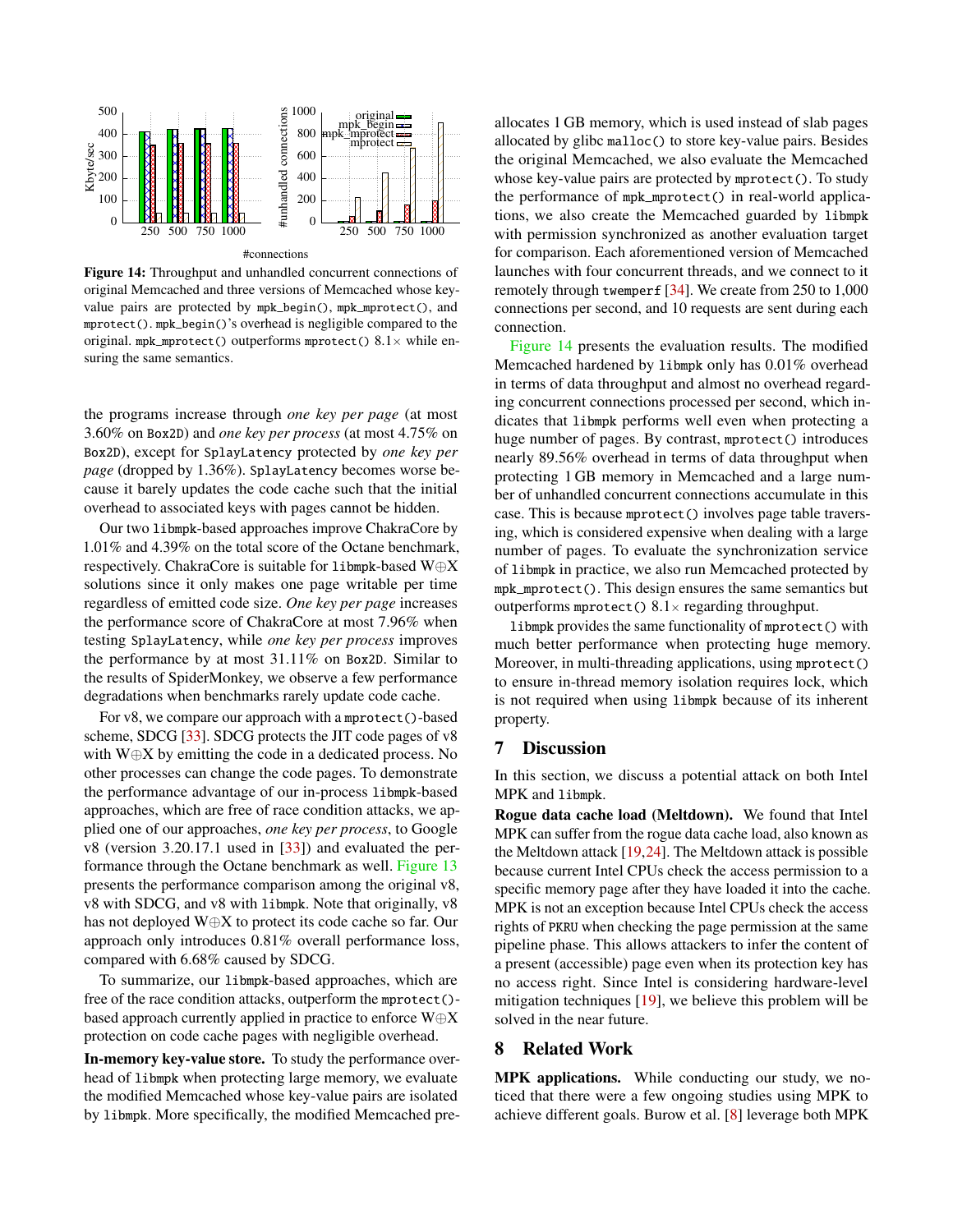and memory protection extension (MPX) to efficiently isolate the shadow stack. ERIM [\[35\]](#page-13-1) utilizes MPK to isolate sensitive code and data. MemSentry [\[21\]](#page-12-4) provides a unified memory isolation framework to use various hardware features, including MPK and Memory Protection Extensions (MPX), with the same interface. XOM-Switch [\[39\]](#page-13-4) relies on MPK to enable execute-only memory for unmodified binaries, and IskiOS [\[16\]](#page-12-14) leverages MPK and kernel page table isolation (KPTI) to enforce execute-only memory in kernel. Our effort to provide a software abstraction for MPK is orthogonal to these studies, which are all potential applications of libmpk. These schemes can leverage libmpk to achieve secure and scalable key management to create as many sensitive memory regions as required securely.

Memory protection with other hardware features. Other hardware features exist for efficient memory protection such as ARM Domain [\[5\]](#page-11-0) and IBM Storage Protection [\[18\]](#page-12-0), which have a similar concept to MPK. For instance, ARMlock [\[40\]](#page-13-5), FlexDroid [\[31\]](#page-12-15), and Shreds [\[9\]](#page-11-6) rely on Domain to isolate untrusted program modules, third-party libraries, and sensitive code modules, respectively. libmpk helps to port these applications from ARM to the Intel platform.

Software-based fault isolation (SFI). SFI [\[36\]](#page-13-6) prohibits unintended memory accesses by inserting address masking instructions just before load and store instructions. This idea motivates many applications to utilize and further optimize it. Sandboxing mechanisms, such as Native Client (NaCl) [\[14,](#page-12-16) [30\]](#page-12-17), relies on SFI to isolate untrusted code. Code-Pointer Integrity [\[23\]](#page-12-6) also uses SFI to protect the code pointers from unsanitized memory accesses. SFI enables an application to partition its memory into multiple regions, but the cost of address masking limits the shape of partitions, which are commonly contiguous pieces of memory. By contrast, MPK enables an application to partition the memory into the regions with arbitrary shape. Further, the overhead of SFI on address masking increases by the number of isolated memory regions, unlike MPK.

Multiple virtual address spaces. Using multiple virtual address spaces for a single program can protect the memory of sensitive or untrusted components from the others. Some systems [\[7,](#page-11-7) [17,](#page-12-18) [29,](#page-12-19) [37\]](#page-13-7) rely on multiple page tables to isolate the memory of threads in a single process from each other. Other systems [\[6,](#page-11-8) [11,](#page-12-20) [25\]](#page-12-21) also provide different memory views to individual threads or small execution units using separated page tables. Kenali [\[32\]](#page-13-8) uses a page-table-based isolation mechanism to protect sensitive data in which a separate page table is created for each thread. Unlike libmpk, these mechanisms suffer from non-negligible performance overhead resulting from slow and frequent page table switches.

# 9 Conclusion

Intel MPK supports efficient per-thread permission control on groups of pages. However, its hardware implementation and software support suffer from security, scalability, and

semantic-gap problems. libmpk proposes a secure, scalable, and semantic-gap-mitigated software abstraction of MPK for developers to perform fast memory protection and domainbased isolation in their applications. Evaluation results show that libmpk incurs negligible performance overhead  $\left\langle \langle 1\% \rangle \right\rangle$  for domain-based isolation and better performance for a substitute of mprotect() when adopted to real-world applications: OpenSSL, JavaScript JIT compiler, and Memcached.

# 10 Acknowledgment

We thank the anonymous reviewers, and our shepherd, John Criswell, for their helpful feedback. This research was supported, in part, by the NSF award CNS-1563848, CNS-1704701, CRI-1629851 and CNS-1749711 ONR under grant N00014-18-1-2662, N00014-15-1-2162, N00014-17-1- 2895, DARPA TC (No. DARPA FA8650-15-C-7556), and ETRI IITP/KEIT[B0101-17-0644], and gifts from Facebook, Mozilla and Intel.

#### References

- <span id="page-11-3"></span>[1] "Exec Shield", new Linux security feature, 2003. [https:](https://lwn.net/Articles/31032/) [//lwn.net/Articles/31032/](https://lwn.net/Articles/31032/).
- <span id="page-11-2"></span>[2] Linux kernel, v4.20, 2018. [https://elixir.](https://elixir.bootlin.com/linux/v4.20-rc1/source/mm/mprotect.c#L630) [bootlin.com/linux/v4.20-rc1/source/mm/](https://elixir.bootlin.com/linux/v4.20-rc1/source/mm/mprotect.c#L630) [mprotect.c#L630](https://elixir.bootlin.com/linux/v4.20-rc1/source/mm/mprotect.c#L630).
- <span id="page-11-1"></span>[3] Pkeys(7) linux programmer's manual, 2018. [http://man7.org/linux/man-pages/man7/](http://man7.org/linux/man-pages/man7/pkeys.7.html) [pkeys.7.html](http://man7.org/linux/man-pages/man7/pkeys.7.html).
- <span id="page-11-4"></span>[4] Martín Abadi, Mihai Budiu, Ulfar Erlingsson, and Jay Ligatti. Control-flow integrity. In *Proceedings of the 12th ACM Conference on Computer and Communications Security (CCS)*, Alexandria, VA, November 2005.
- <span id="page-11-0"></span>[5] ARM. ARM® Architecture Reference Manual ARMv7- A and ARMv7-R edition, 2018.
- <span id="page-11-8"></span>[6] A. Bittau, P. Marchenko, M. Handley, and B. Karp. Wedge: Splitting Applications into Reduced-Privilege Compartments. In *Proceedings of the 5th USENIX Symposium on Networked Systems Design and Implementation (NSDI)*, San Francisco, CA, April 2008.
- <span id="page-11-7"></span>[7] David Brumley and Dawn Song. Privtrans: Automatically partitioning programs for privilege separation. In *Proceedings of the 13th USENIX Security Symposium (Security)*, San Diego, CA, August 2003.
- <span id="page-11-5"></span>[8] Nathan Burow, Xinping Zhang, and Mathias Payer. SoK: Shining light on shadow stacks. In *Proceedings of the 40th IEEE Symposium on Security and Privacy (Oakland)*, San Francisco, CA, May 2019.
- <span id="page-11-6"></span>[9] Yaohui Chen, Sebassujeen Reymondjohnson, Zhichuang Sun, and Long Lu. Shreds: Fine-grained Execution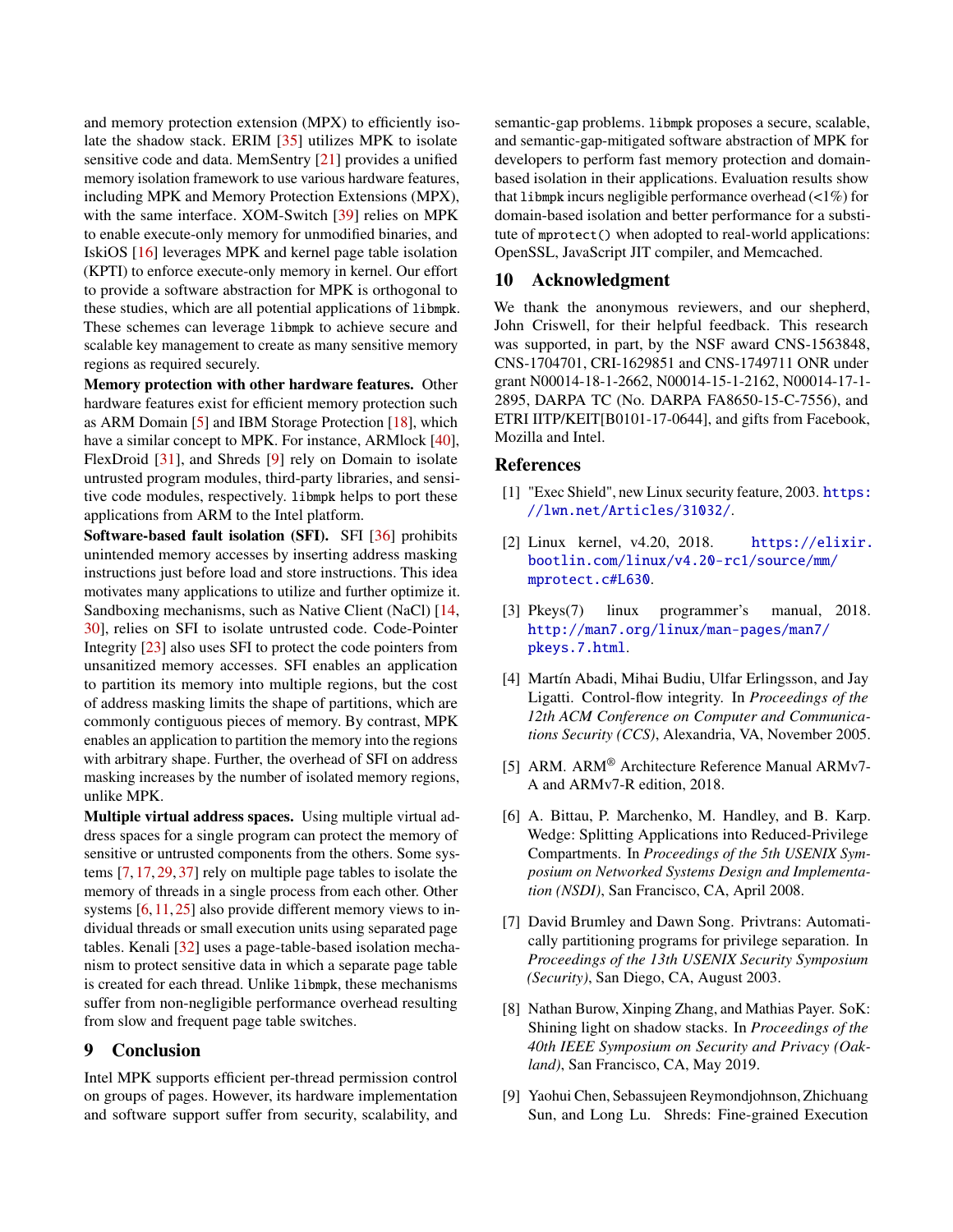Units with Private Memory. In *Proceedings of the 37th IEEE Symposium on Security and Privacy (Oakland)*, San Jose, CA, May 2016.

- <span id="page-12-2"></span>[10] Gustavo Duarte. How the Kernel Manages Your Memory, 2009. [https://manybutfinite.com/post/](https://manybutfinite.com/post/how-the-kernel-manages-your-memory/) [how-the-kernel-manages-your-memory/](https://manybutfinite.com/post/how-the-kernel-manages-your-memory/).
- <span id="page-12-20"></span>[11] Izzat El Hajj, Alexander Merritt, Gerd Zellweger, Dejan Milojicic, Reto Achermann, Paolo Faraboschi, Wen-mei Hwu, Timothy Roscoe, and Karsten Schwan. SpaceJMP: Programming with Multiple Virtual Address Spaces. In *Proceedings of the 21st ACM International Conference on Architectural Support for Programming Languages and Operating Systems (ASPLOS)*, Atlanta, GA, April 2016.
- <span id="page-12-10"></span>[12] Apache Software Foundation. Apache HTTP Server Project, 2018. https://httpd.apache.org/.
- <span id="page-12-3"></span>[13] Free Software Foundation. The gnu c library, 2018. [https://www.gnu.org/software/libc/manual/](https://www.gnu.org/software/libc/manual/html_mono/libc.html#Memory-Protection) [html\\_mono/libc.html#Memory-Protection](https://www.gnu.org/software/libc/manual/html_mono/libc.html#Memory-Protection).
- <span id="page-12-16"></span>[14] Google. NaCl SFI model on x86-64 systems. [https://developer.chrome.com/](https://developer.chrome.com/native-client/reference/sandbox_internals/x86-64-sandbox) [native-client/reference/sandbox\\_](https://developer.chrome.com/native-client/reference/sandbox_internals/x86-64-sandbox) [internals/x86-64-sandbox](https://developer.chrome.com/native-client/reference/sandbox_internals/x86-64-sandbox).
- <span id="page-12-11"></span>[15] Google. The JavaScript Benchmark Suite for the modern web, 2017. [https://developers.google.com/](https://developers.google.com/octane) [octane](https://developers.google.com/octane).
- <span id="page-12-14"></span>[16] Spyridoula Gravani, Mohammad Hedayati, John Criswell, and Michael L. Scott. IskiOS: Lightweight defense against kernel-level code-reuse attacks. *arXiv preprint arXiv:1903.04654*, 2019.
- <span id="page-12-18"></span>[17] Terry Ching-Hsiang Hsu, Kevin Hoffman, Patrick Eugster, and Mathias Payer. Enforcing Least Privilege Memory Views for Multithreaded Applications. In *Proceedings of the 23rd ACM Conference on Computer and Communications Security (CCS)*, Vienna, Austria, October 2016.
- <span id="page-12-0"></span>[18] IBM. Power ISATM Version 3.0 B, 2017.
- <span id="page-12-12"></span>[19] Intel. Intel Analysis of Speculative Execution Side Channels, 2018.
- <span id="page-12-1"></span>[20] Intel. Intel<sup>®</sup> 64 and IA-32 Architectures Software Developer's Manual, 2018.
- <span id="page-12-4"></span>[21] Koen Koning, Xi Chen, Herbert Bos, Cristiano Giuffrida, and Elias Athanasopoulos. No Need to Hide: Protecting Safe Regions on Commodity Hardware. In *Proceedings of the 12th European Conference on Computer Systems (EuroSys)*, Belgrade, Serbia, April 2017.
- <span id="page-12-5"></span>[22] Hyungjoon Koo, Yaohui Chen, Long Lu, Vasileios P Kemerlis, and Michalis Polychronakis. Compiler-assisted Code Randomization. In *Proceedings of the 39th IEEE Symposium on Security and Privacy (Oakland)*, San Francisco, CA, May 2018.
- <span id="page-12-6"></span>[23] V. Kuznetsov, L. Szekeres, M. Payer, G. Candea, R. Sekar, and D. Song. Code-Pointer Integrity. In *Proceedings of the 11th USENIX Symposium on Operating Systems Design and Implementation (OSDI)*, Broomfield, Colorado, October 2014.
- <span id="page-12-13"></span>[24] Moritz Lipp, Michael Schwarz, Daniel Gruss, Thomas Prescher, Werner Haas, Anders Fogh, Jann Horn, Stefan Mangard, Paul Kocher, Daniel Genkin, Yuval Yarom, and Mike Hamburg. Meltdown: Reading Kernel Memory from User Space. In *Proceedings of the 27th USENIX Security Symposium (Security)*, Baltimore, MD, August 2018.
- <span id="page-12-21"></span>[25] James Litton, Anjo Vahldiek-Oberwagner, Eslam Elnikety, Deepak Garg, Bobby Bhattacharjee, and Peter Druschel. Light-Weight Contexts: An OS Abstraction for Safety and Performance. In *Proceedings of the 12th USENIX Symposium on Operating Systems Design and Implementation (OSDI)*, Savannah, GA, November 2016.
- <span id="page-12-7"></span>[26] N. Mehta and Codenomicon. The Heartbleed Bug, 2014. <http://heartbleed.com/>.
- <span id="page-12-8"></span>[27] Microsoft. ChakraCore is the core part of the Chakra Javascript engine that powers Microsoft Edge, 2018. <https://github.com/Microsoft/ChakraCore>.
- <span id="page-12-9"></span>[28] Mozilla. Spidermonkey, 2018. [https:](https://developer.mozilla.org/en-US/docs/Mozilla/Projects/SpiderMonkey) [//developer.mozilla.org/en-US/docs/](https://developer.mozilla.org/en-US/docs/Mozilla/Projects/SpiderMonkey) [Mozilla/Projects/SpiderMonkey](https://developer.mozilla.org/en-US/docs/Mozilla/Projects/SpiderMonkey).
- <span id="page-12-19"></span>[29] Niels Provos, Markus Friedl, and Peter Honeyman. Preventing Privilege Escalation. In *Proceedings of the 12th USENIX Security Symposium (Security)*, Washington, DC, August 2003.
- <span id="page-12-17"></span>[30] David Sehr, Robert Muth, Cliff Biffle, Victor Khimenko, Egor Pasko, Karl Schimpf, Bennet Yee, and Brad Chen. Adapting Software Fault Isolation to Contemporary CPU Architectures. In *Proceedings of the 19th USENIX Security Symposium (Security)*, Washington, DC, August 2010.
- <span id="page-12-15"></span>[31] Jaebaek Seo, Daehyeok Kim, Donghyun Cho, Taesoo Kim, and Insik Shin. FlexDroid: Enforcing In-App Privilege Separation in Android. In *Proceedings of the 2016 Annual Network and Distributed System Security Symposium (NDSS)*, San Diego, CA, February 2016.